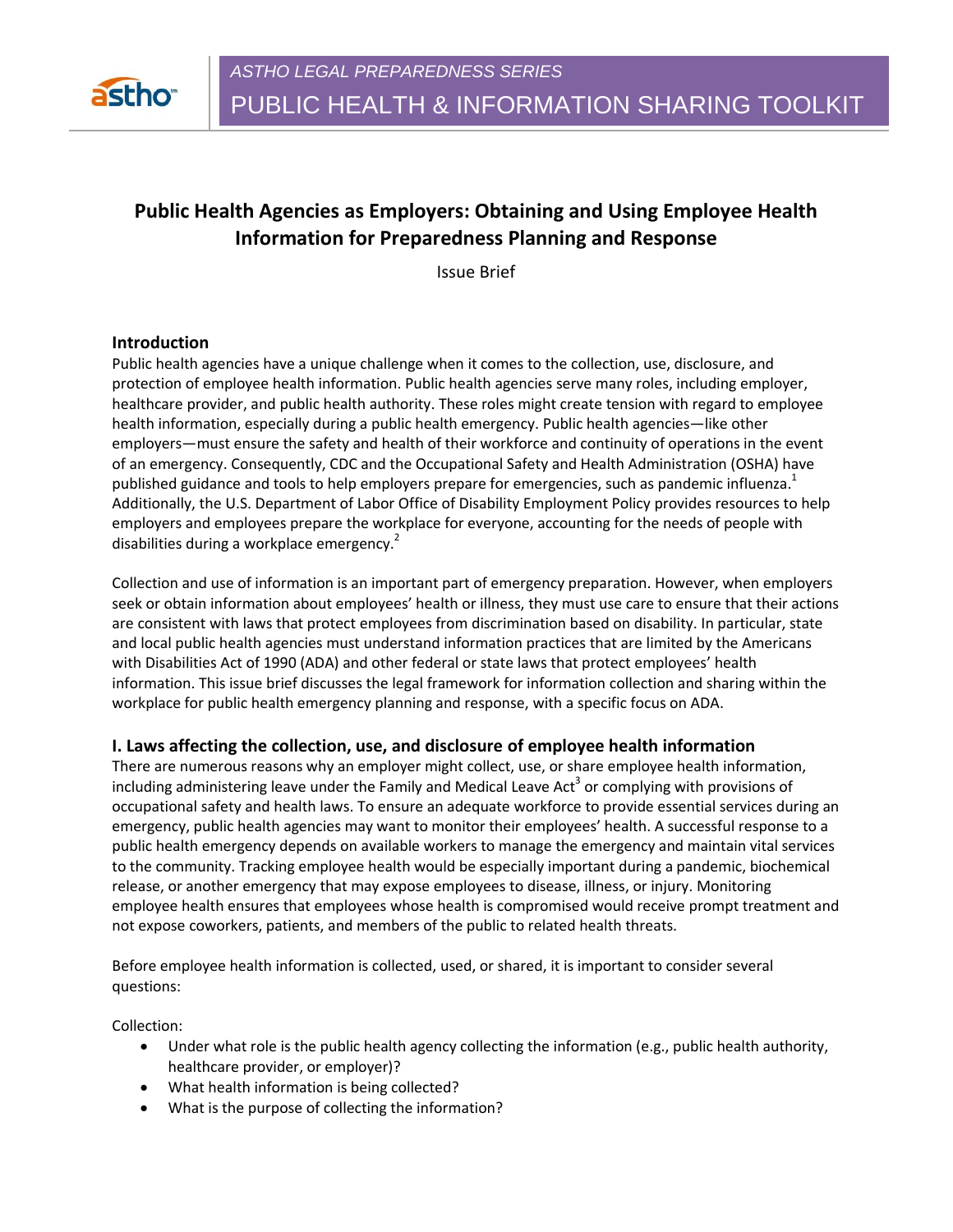In what form is the information being collected (e.g., written, electronic, etc.)?

# Use:

- What is the data being used for?
- Is the use appropriate and legal?
- If required, has the employee authorized the use of his or her health information?

#### Disclosure:

- Who is requesting the data disclosure?
- What is the purpose for the information request?
- What specific information is being requested?
- Is the information requested limited to the minimum necessary to fulfill the purpose?
- Is the disclosure appropriate and legal?
- If required, has the employee authorized the disclosure of his or her health information?

No federal laws specifically address public health agencies collecting and using employee health information during a public health emergency. Even so, as employers, public health agencies must comply with certain laws regarding their employees regardless of whether an emergency exists. The following two laws are the most pertinent to this issue brief, although this list is not exhaustive and other federal laws may apply:

# **Occupational Safety and Health Act (OSH Act)<sup>4</sup>**

The OHS Act requires employers to provide employees with a safe and healthful workplace by setting and enforcing standards.

# **Americans with Disabilities Act of 1990 (ADA)<sup>5</sup>**

ADA is a broad civil rights law that prohibits discrimination on the basis of disability.

Although the federal Privacy Rule,<sup>6</sup> adopted under the Health Insurance Portability and Accountability Act (HIPAA),<sup>7</sup> sets national standards to protect identifiable health information, the rule does not protect information that is included in employment records held by a covered entity in its role as employer. $^8$ 

Although state law is beyond the scope of this issue brief, a public health agency must identify, understand, and comply with all state laws that govern this area. All areas of state law that could affect the collection, use, disclosure, and protection of employee health information must be considered. Possible areas of state law to consider include:

- Laws governing public health agencies.
- Laws governing health facilities.
- State privacy and health information privacy laws.
- Data collection and management laws, including laws that apply to electronic information.
- Freedom of information laws.
- Emergency preparedness laws.
- State occupational safety and health laws.
- State common law (i.e. law developed through court opinions).

Public health agencies should also review collective bargaining agreements and workplace policies and procedures to ensure that they comply with applicable laws and to address any obstacles that they present to effective preparedness and response.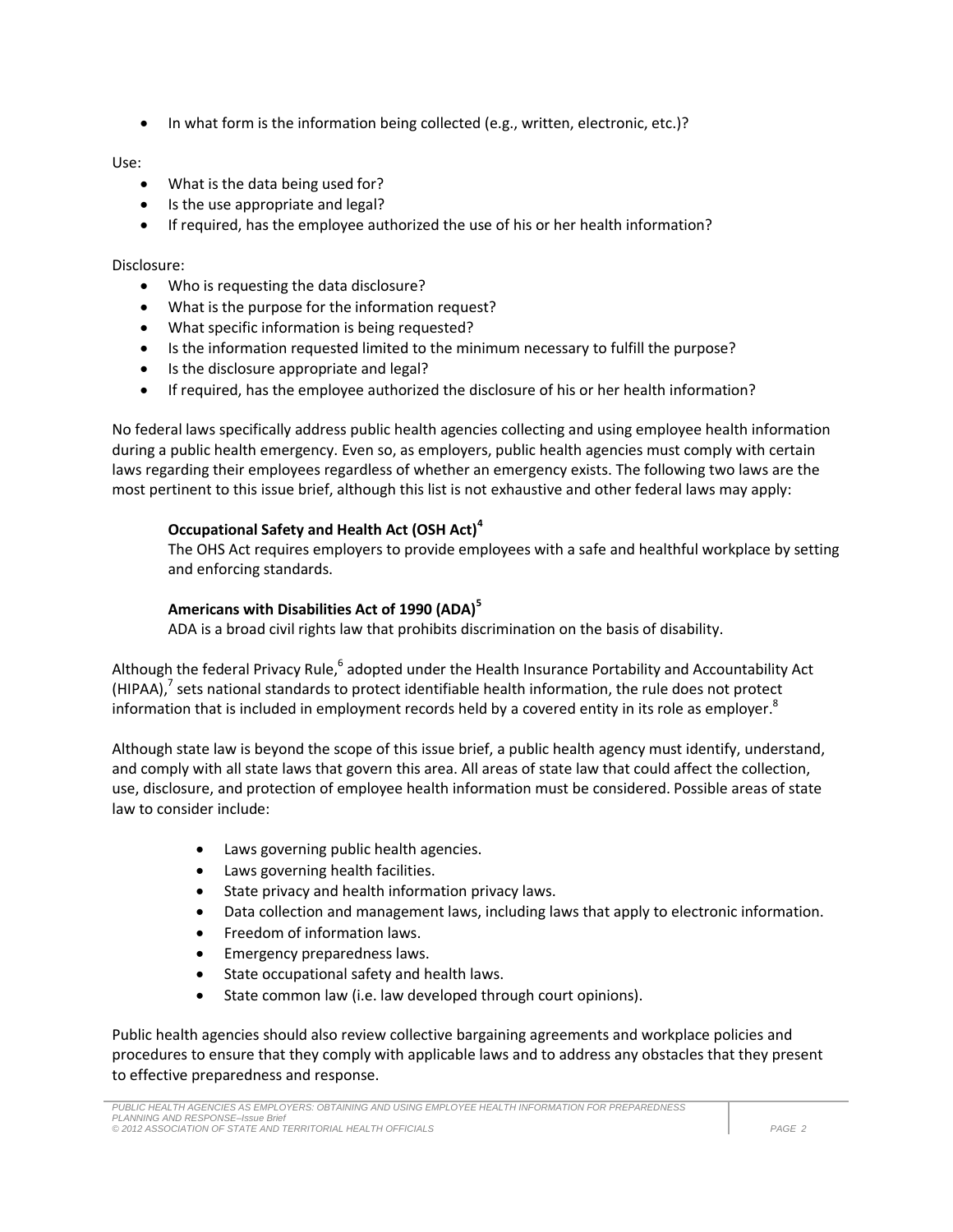# **II. Occupational Safety and Health Act**

Under the OSH Act,<sup>9</sup> employers are responsible for providing a safe and healthful workplace for employees. The OSH Act covers most employees in the private sector, either directly or through a state program approved by the Occupational Safety and Health Administration (OSHA).<sup>10</sup> State-run health and safety programs must be at least as effective as the federal OSHA program.

State and local government workers are excluded from federal coverage under the OSH Act.<sup>11</sup> Still, states operating their own state workplace safety and health programs under OSHA-approved plans are required to extend their coverage to public sector workers in the state. States must set job safety and health standards that are at least as effective as comparable federal standards and most states adopt standards identical to the federal OSH Act. Twenty-two states and jurisdictions currently operate under this model.<sup>12</sup> OSHA regulations also permit states without approved plans to develop plans that cover only public sector workers. In these states, private sector employment remains under federal OSHA jurisdiction. Five states and jurisdictions operate public employee-only plans.<sup>13</sup> Finally, the Environmental Protection Agency (EPA) regulations extend OSHA's hazardous waste operations and emergency response standard<sup>14</sup> to state and local government employees engaged in hazardous waste operations in states that do not have an approved state plan.<sup>15</sup>

States without OSHA-approved state job safety and health plans may voluntarily provide safety and health protection to their governmental workers. Many states without approved safety and health programs do provide coverage to public employees, to varying degrees, through programs that do not receive federal funding and are not subject to federal OSHA oversight.<sup>16</sup>

Covered employers must comply with the OSH Act's general duty clause, which requires employers to keep their workplace free of serious recognized hazards.<sup>17</sup> Employers can be cited for violating the general duty clause if there is a recognized hazard and they do not take reasonable steps to prevent or abate it. For example, OSHA has published guidance on what employers should do to help reduce the risk of occupational exposure to pandemic influenza based on the degree of risk that each type of workplace poses.<sup>18</sup>

Covered employers must also comply with occupational safety and health standards promulgated by the U.S. Department of Labor, including general industry standards<sup>19</sup> that apply to all workplaces, such as hazardous material and blood-borne pathogen exposures. Depending on the nature of an employee's duties, employers may be required to conduct medical screening and surveillance programs to monitor employee health and workplace exposure levels. Medical screening and surveillance program standards are specific to each toxic or hazardous substance. Each standard details which employees should be tracked, the frequency of examinations, the maximum level of exposure that an employee may receive, and the information an employer must record and maintain for each employee.

An employer must take care to protect its workforce from pandemic influenza and other serious health threats, as well as exposure to specific hazards that might be encountered while protecting the public's health. That said, when seeking information about employees for this purpose, an employer must ensure that any medical inquiries or examinations are conducted in compliance with ADA, as discussed below.

# **III. Americans with Disabilities Act**

Title I of ADA<sup>20</sup> prohibits most private employers and state and local governments from discriminating against qualified individuals with disabilities in job application procedures, hiring, firing, advancement, compensation, job training, and other terms, conditions, and privileges of employment.<sup>21</sup> Title II of ADA<sup>22</sup> reinforces Title I to state and local government by making it illegal for all state and local governmental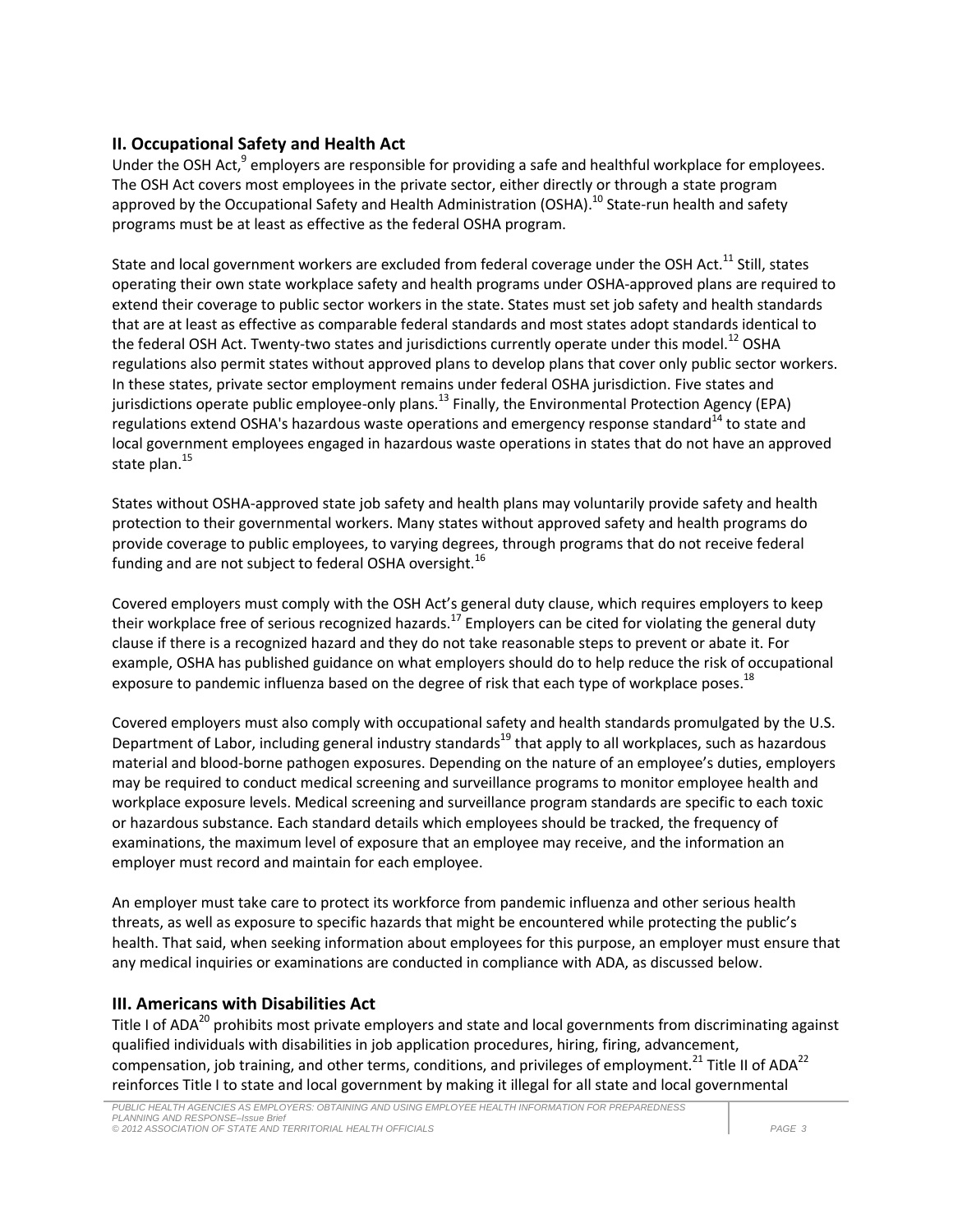agencies to discriminate against individuals based on disability in state and local government programs and activities, including employment.<sup>23</sup> ADA also protects people from discrimination based on their relationship with a person with a disability even if they do not themselves have a disability.<sup>24</sup> For example, it is illegal to discriminate against an employee because his or her spouse has a disability. ADA's nondiscrimination standards apply to federal sector employees under section 501 of the Rehabilitation Act, as amended, and its implementing rules.<sup>25</sup> The U.S. Equal Opportunity Commission (EEOC) enforces Title I of ADA<sup>26</sup> while the U.S. Department of Justice (DOJ) enforces Title II.<sup>27</sup> Because ADA establishes overlapping responsibilities in both EEOC and DOJ for state and local government employment, the federal enforcement effort is coordinated by EEOC and DOJ to avoid duplication in investigative and enforcement activities.<sup>28</sup>

Title I of ADA regulates employers' disability-related inquiries and medical examinations for all applicants and employees, regardless of whether those individuals have disabilities. Employers may not ask about the existence, nature, or severity of a disability,<sup>29</sup> except under limited circumstances:

- Before a conditional offer of employment, ADA prohibits disability-related inquiries and medical examination. The employer is permitted to make inquiries into the ability of an applicant to perform job-related functions, or may ask an applicant to describe or demonstrate how, with or without reasonable accommodation, the applicant will be able to perform job-related functions.<sup>30</sup>
- After a conditional offer of employment, but before an individual begins working, ADA permits disability-related inquiries and medical examinations if all entering employees in the same job category are subject to the same inquiries and examinations regardless of disability.<sup>31</sup> However, if certain criteria are used to screen out an employee or employees with disabilities as a result of such an examination or inquiry, the exclusionary criteria must be job-related and consistent with business necessity, and performance of the essential job functions cannot be accomplished with reasonable accommodation. 32
- During employment, ADA prohibits employee disability-related inquiries or medical examinations unless they are job-related and consistent with business necessity.<sup>33</sup> For this purpose, the employer must have a reasonable belief, based on objective evidence, that an employee's ability to perform essential job functions will be impaired by a medical condition or an employee will pose a direct threat due to a medical condition.

An inquiry is "disability-related" if it is likely to elicit information about a disability. "Disability" is defined as "a physical or mental impairment that substantially limits one or more major life activities of the individual" and may be actual or perceived.<sup>34</sup> The determination of whether any particular condition is considered a disability is made on a case-by-case basis; generally, a disability does not include an impairment that is transitory and minor, such as a cold or seasonal influenza.<sup>35</sup> ADA provides that the definition of disability shall be construed in favor of broad coverage of individuals to the maximum extent permitted by the act's terms.<sup>36</sup> As an example, EEOC advises: "[A]sking an individual if his immune system is compromised is a disability-related inquiry because a weak or compromised immune system can be closely associated with conditions such as cancer or HIV/AIDS. By contrast, an inquiry is not disability-related if it is not likely to elicit information about a disability. For example, asking an individual about symptoms of a cold or the seasonal flu is not likely to elicit information about a disability."<sup>37</sup>

Generally, ADA permits medical surveillance and screening programs for current public health workers who are at risk for exposure to disease or other hazards. For a medical surveillance program to be lawful, it cannot be arbitrary and must include all potentially affected employees. ADA recognizes that medical surveillance may be required by occupational safety and health laws, such as standards established by OSHA under the OSH Act.<sup>38</sup> If a standard is required by another federal law, an employer must comply with it and does not have to show that the standard is job-related and consistent with business necessity. An employer still has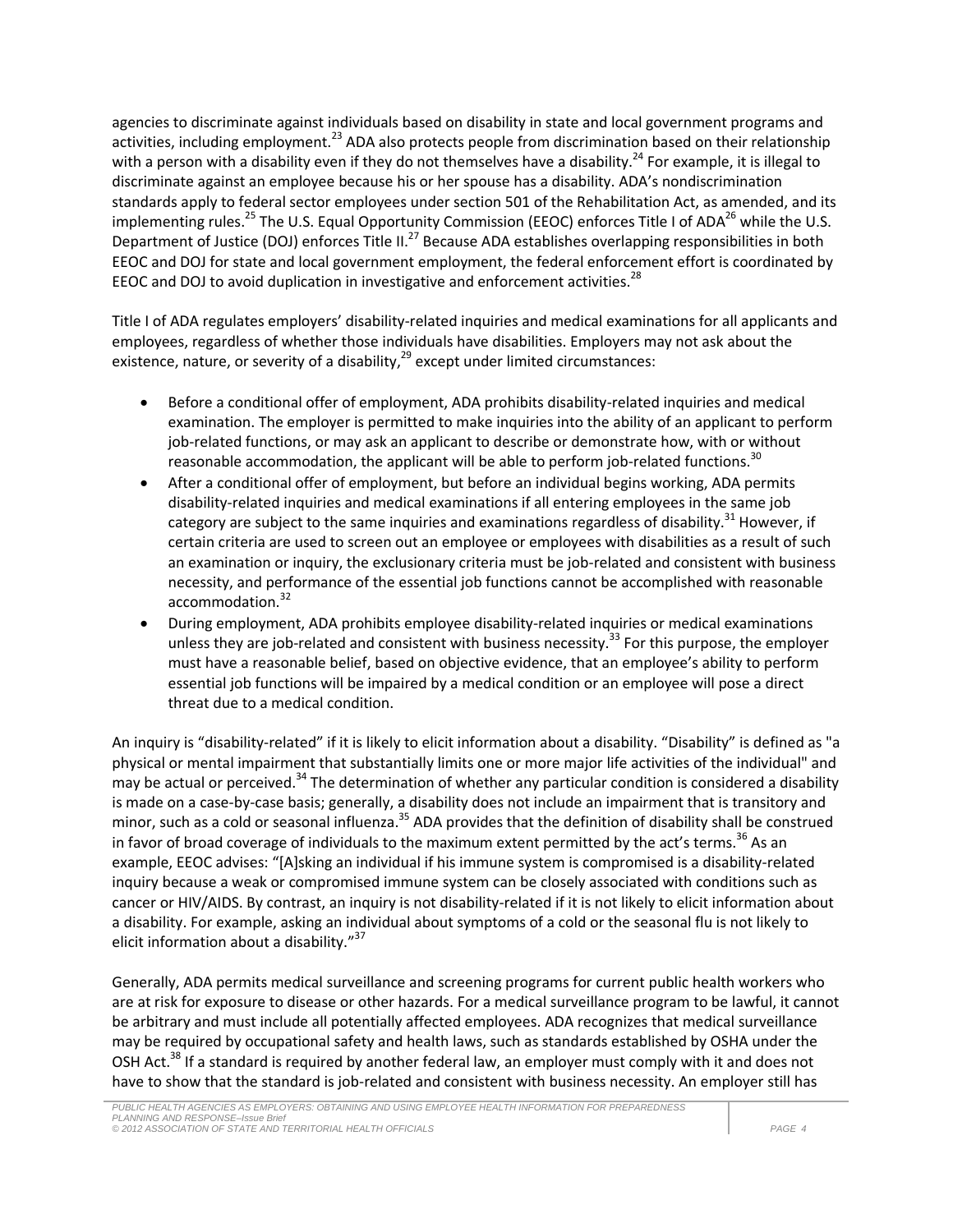the obligation under ADA to consider whether there is a reasonable accommodation consistent with federal standards that will prevent exclusion of qualified individuals with disabilities who can perform jobs consistent with these standards.<sup>39</sup>

ADA does not negate state or local safety and health laws, except where such laws conflict with ADA requirements. Before excluding individuals with disabilities from the workplace or a particular job for health or safety reasons, the employer must assess whether the individual poses a "direct threat." A direct threat is a significant risk of substantial harm to both the individual and other employees even with reasonable accommodation. EEOC regulations set forth four factors to consider when determining whether an employee poses a direct threat: (1) the duration of the risk; (2) the nature and severity of the potential harm; (3) the likelihood that potential harm will occur; and (4) the imminence of the potential harm.<sup>40</sup> Whether pandemic influenza rises to the level of a direct threat may depend on the severity of the illness. Assessment by CDC or public health agencies regarding the illness's severity may provide the objective evidence needed for a disability-related inquiry or medical examination protect the employee and others.<sup>41</sup>

ADA does not prevent employers from collecting and appropriately using information necessary for a comprehensive emergency evacuation plan. $42$  An employer may ask employees whether they will require assistance in the event of an evacuation and, if so, what type of assistance they would need. Some employees may need assistance because of medical conditions that are not visually apparent whereas others may have obvious disabilities or medical conditions but may not need assistance.

ADA requires that employers reasonably accommodate an otherwise qualified applicant or employee's known physical or mental limitations unless doing so would impose an undue hardship on the operation of the employer's business. With regard to disability caused by pandemic influenza, reasonable accommodation may include, but is not limited to, telework, altered work schedules, and infection control strategies.<sup>43</sup>

EEOC has addressed matters related to pandemic influenza in its technical assistance document titled Pandemic Preparedness in the Workplace and the Americans with Disabilities Act, <sup>44</sup> which provides guidance and reminders for employers regarding health-related inquiries and medical examinations before, during, and after a pandemic. The document also provides a sample ADA-compliant survey employers may use with employees before a pandemic to evaluate potential absenteeism (see Figure 1). EEOC takes the position that an employer may survey its workforce to gather personal information to determine potential absences from work during a pandemic, provided that the employer asks broad questions that are not limited to disabilityrelated inquiries. For example, in addition to medical reasons, an employer may ask employees to identify potential nonmedical reasons for absence during a pandemic, such as curtailed public transportation or the need to care for a child if schools or day care centers were closed. The employer must be careful to structure its survey so that employees identify potential medical and nonmedical reasons that would prevent them from coming to work in the event of a pandemic without specifying the factor that applies to them. This way, the employer is able to gather information to plan for absenteeism without asking the employee to disclose information about a disability. Prior to implementing such a survey, employers should consult legal counsel to evaluate when and how such a survey may be used.

*PUBLIC HEALTH AGENCIES AS EMPLOYERS: OBTAINING AND USING EMPLOYEE HEALTH INFORMATION FOR PREPAREDNESS PLANNING AND RESPONSE–Issue Brief © 2012 ASSOCIATION OF STATE AND TERRITORIAL HEALTH OFFICIALS PAGE 5*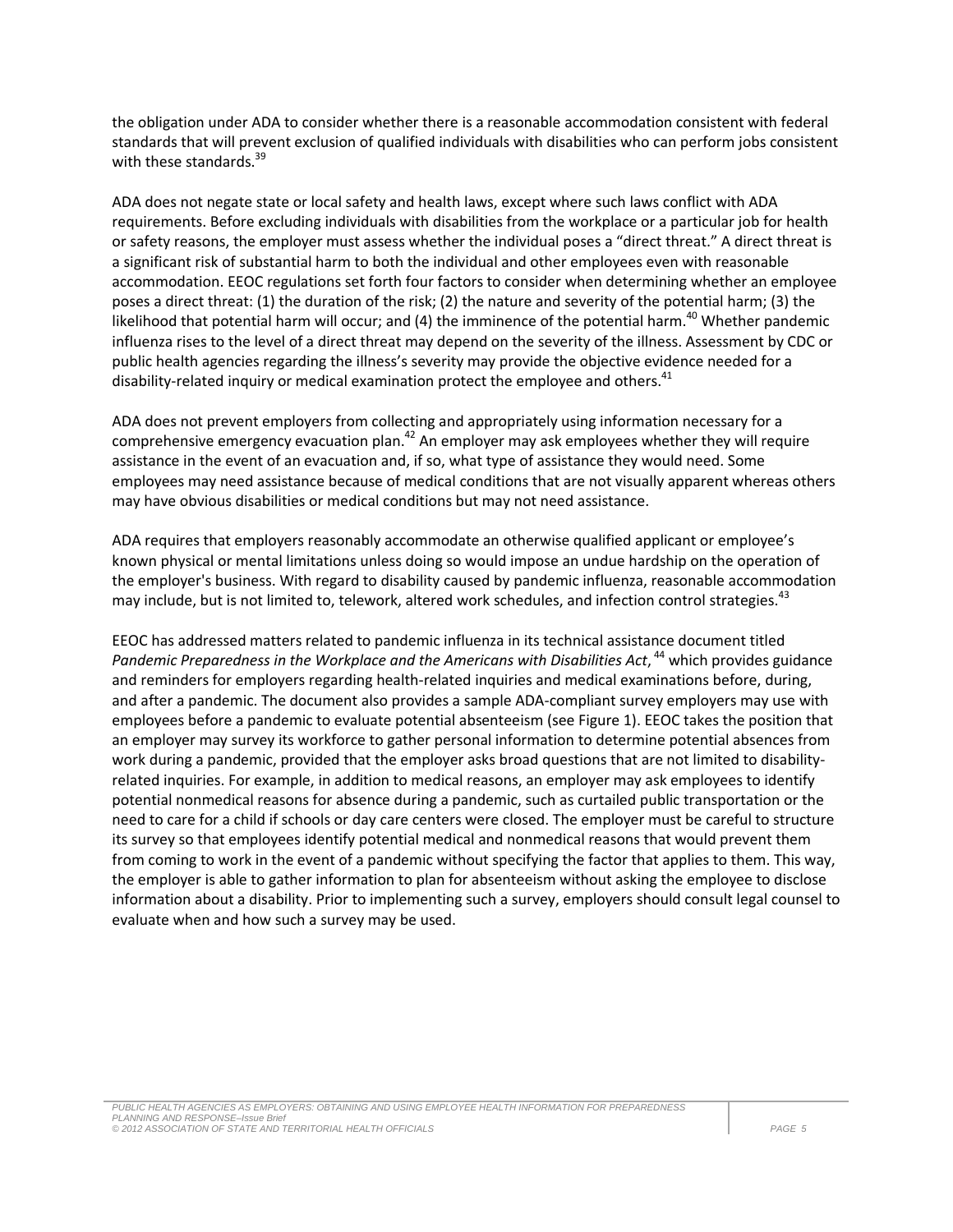During a pandemic, an employer may send employees home if they display influenza-like symptoms. Employers may also ask employees who call in sick if they are experiencing influenzalike symptoms. An employer may require employees who have been away from the workplace during a pandemic to provide a doctor's note certifying fitness to return to work. If the illness is akin to seasonal influenza or the 2009 H1N1 virus, such actions or inquiries are not disability-related. Such actions or inquiries would also be permitted under ADA if the illness were serious enough to pose a direct threat.<sup>45</sup>

ADA requires protection of information obtained from disability-related inquiries and medical examinations. Information regarding any employee's medical condition or history shall be collected and maintained on separate forms and in separate medical files and be treated as a confidential medical record.<sup>46</sup>

ADA also limits sharing such information.<sup>47</sup> Supervisors and managers may be informed of necessary restrictions on an employee's work or

#### **ADA-COMPLIANT PRE-PANDEMIC EMPLOYEE SURVEY**

Directions: Answer "yes" to the whole question *without specifying the factor that applies to you*. Simply check "yes" or "no" at the **bottom of the page**.

**In the event of a pandemic, would you be unable to come to work because of any one of the following reasons:**

- If schools or day-care centers were closed, you would need to care for a child.
- If other services were unavailable, you would need to care for other dependents.
- If public transport were sporadic or unavailable, you would be unable to travel to work.
- If you or a member of your household fall into one of the categories identified by the CDC as being at high risk for serious complications from the pandemic influenza virus, you would be advised by public health authorities not to come to work (e.g., pregnant women; persons with compromised immune systems due to cancer, HIV, history of organ transplant or other medical conditions; persons less than 65 years of age with underlying chronic conditions; or persons over 65).

#### **Answer: YES\_\_\_\_\_\_ , NO\_\_\_\_\_\_\_**

duties and necessary accommodations. Additionally, first aid and safety personnel may be informed, when appropriate, if the disability might require emergency treatment or affect the employee's ability to evacuate the workplace during an emergency. Finally, government officials investigating ADA compliance shall be provided with relevant information on request.

Commission

#### **Conclusion**

Certain personal and health information about employees helps public health agencies and other employers prepare and respond to public health emergencies. Employee surveys may help public health agencies determine potential absences from work that impact vital public health functions and emergency response efforts. Monitoring employees' health helps employers provide safe workplaces, preventing the spread of disease among employees and to the public and ensuring that employees obtain treatment. However, ADA which protects people against discrimination because of disability—restricts public health agencies' ability to ask employees about their health or to require medical examinations. A public health agency must understand these limitations' nature and scope so that it may effectively carry out its responsibilities to all employees and the public, whether or not an emergency exists.

*Sources:*

l

http://www.osha.gov/dsg/topics/pandemicflu/index.html</u>. Accessed 11-16-2012. HHS. "Business Planning and

*PUBLIC HEALTH AGENCIES AS EMPLOYERS: OBTAINING AND USING EMPLOYEE HEALTH INFORMATION FOR PREPAREDNESS PLANNING AND RESPONSE–Issue Brief © 2012 ASSOCIATION OF STATE AND TERRITORIAL HEALTH OFFICIALS PAGE 6*

Figure 1, Source: U.S. Equal Employment Opportunity

 $^{1}$  U.S. Department of Labor Occupational Health and Safety Administration. "Safety and Health Topics, Pandemic Influenza, Publications and Other Resources." Available at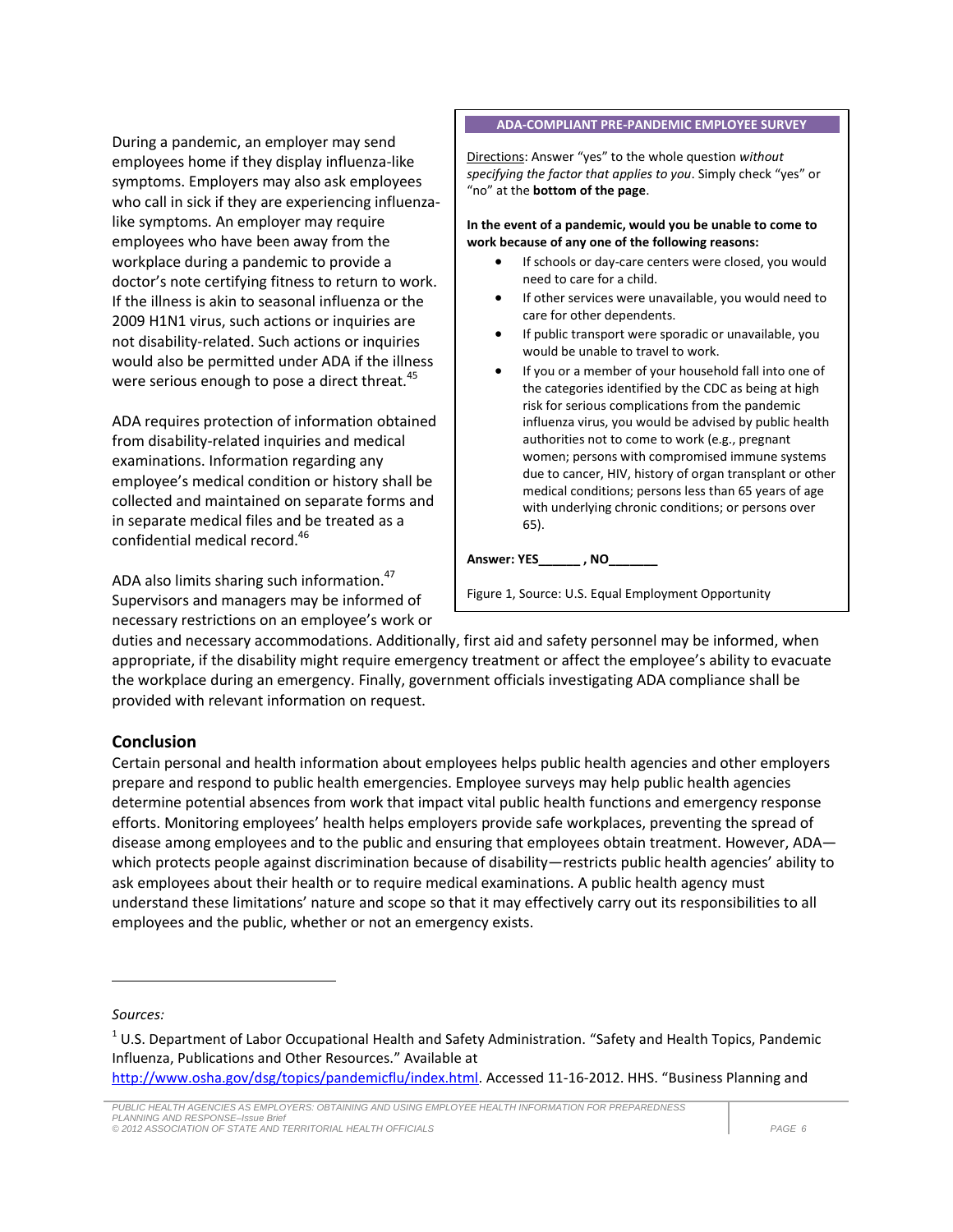Preparedness Resources." Available at [http://www.flu.gov/planning-preparedness/business/index.html.](http://www.flu.gov/planning-preparedness/business/index.html) Accessed 11-16-2012. CDC. "Guidance for Businesses and Employers To Plan and Respond to the 2009 – 2010 Influenza Season." Available a[t http://www.flu.gov/planning-preparedness/business/guidance.pdf.](http://www.flu.gov/planning-preparedness/business/guidance.pdf) Accessed 11-16-2012.  $^{2}$  U.S. Department of Labor Office of Disability Employment Policy. "Disability Employment Policy Resources by Topic, Emergency Preparedness." Available at [http://www.dol.gov/odep/topics/EmergencyPreparedness.htm.](http://www.dol.gov/odep/topics/EmergencyPreparedness.htm) Accessed 11-16-2012.

3 29 U.S.C. § 2601 *et seq.*

 $\overline{\phantom{a}}$ 

4 29 U.S.C. § 651 *et seq*.

5 42 U.S.C. § 12101 *et seq*.

 $6$  45 C.F.R. Parts 160 and 164.

7 42 U.S.C. § 300gg *et seq*.

8 45 C.F.R. § 160.103, definition of *protected health information.*

 $^9$  29 U.S.C. § 651 et seq.

 $10$  U.S. Department of Labor Occupational Safety & Health Administration. "Information about OSHA for Workers." Available a[t http://www.osha.gov/workers.html.](http://www.osha.gov/workers.html) Accessed 11-16-2012.

<sup>11</sup> 29 U.S.C. § 652.

<sup>12</sup> U.S. Department of Labor Occupational Health and Safety Administration. "OSHA Coverage of State and Local Government Workers." Available at [http://www.osha.gov/dcsp/osp/public\\_sector.html.](http://www.osha.gov/dcsp/osp/public_sector.html) Accessed 11-16-2012. <sup>13</sup> *Ibid*.

<sup>14</sup> 29 C.F.R. § 1910.120.

<sup>15</sup> U.S. Department of Labor Occupational Health and Safety Administration. "OSHA Coverage of State and Local Government Workers." Available at [http://www.osha.gov/dcsp/osp/public\\_sector.html.](http://www.osha.gov/dcsp/osp/public_sector.html) Accessed 11-16-2012. <sup>16</sup> *Ibid*.

<sup>17</sup> 29 U.S.C. § 654.

<sup>18</sup> OSHA Publication No. 3327. "Guidance on Preparing Workplaces for an Influenza Pandemic." Available at [http://www.osha.gov/Publications/influenza\\_pandemic.html.](http://www.osha.gov/Publications/influenza_pandemic.html) Accessed 11-16-2012.

<sup>19</sup> 29 C.F.R. Part 1910.

<sup>20</sup> 42 U.S.C. §§ 12111-12117.

<sup>21</sup> 42 U.S.C. § 12112; 29 C.F.R. § 1630.4.

<sup>22</sup> 42 U.S.C. §§ 12131-12165.

<sup>23</sup> 42 U.S.C. § 12132. U.S. Department of Justice. "Americans with Disabilities Act Questions and Answers." Available a[t http://www.ada.gov/q%26aeng02.htm.](http://www.ada.gov/q%26aeng02.htm) Accessed 11- 16-2012.

 $24$  42 U.S.C. § 12112(b)(4).

<sup>25</sup> U.S. Equal Employment Opportunity Commission. "The Rehabilitation Act of 1973." Available at

[http://www.eeoc.gov/laws/statutes/rehab.cfm.](http://www.eeoc.gov/laws/statutes/rehab.cfm) Accessed 11-16-2012.

 $26$  U.S. Equal Employment Opportunity Commission. "Overview EEOC." Available at

[http://www.eeoc.gov/eeoc/index.cfm.](http://www.eeoc.gov/eeoc/index.cfm) Accessed 11-16-2012.

<sup>27</sup> U.S. Department of Justice. "ADA Best Practices Tool Kit for State and Local Governments." Available at [http://www.ada.gov/pcatoolkit/chap1toolkit.htm.](http://www.ada.gov/pcatoolkit/chap1toolkit.htm) Accessed 11-16-2012.

 $\frac{28}{28}$  U.S. Equal Employment Commission. "The ADA: Your Employment Rights as an Individual With a Disability." Available a[t http://www.eeoc.gov/facts/ada18.html.](http://www.eeoc.gov/facts/ada18.html) Accessed 11-16-2012.

<sup>29</sup> 29 C.F.R. § 1630.13; 29 C.F.R. § 1630.14.

<sup>30</sup> 42 U.S.C. § 12112(d)(2); 29 C.F.R. § 1630.14(a).

 $31$  42 U.S.C. § 12112(d)(3); 29 C.F.R. § 1630.14(b).

<sup>32</sup> *Ibid*.

<sup>33</sup> 42 U.S.C. § 12112(d)(4); 29 C.F.R. § 1630.14(c).

 $34$  42 U.S.C. § 12102; 29 C.F.R. § 1630.2(g).

<sup>35</sup> 29 C.F.R. § 1630.15(f).

<sup>36</sup> 42 U.S.C. § 12102(4).

*© 2012 ASSOCIATION OF STATE AND TERRITORIAL HEALTH OFFICIALS PAGE 7*

*PUBLIC HEALTH AGENCIES AS EMPLOYERS: OBTAINING AND USING EMPLOYEE HEALTH INFORMATION FOR PREPAREDNESS PLANNING AND RESPONSE–Issue Brief*